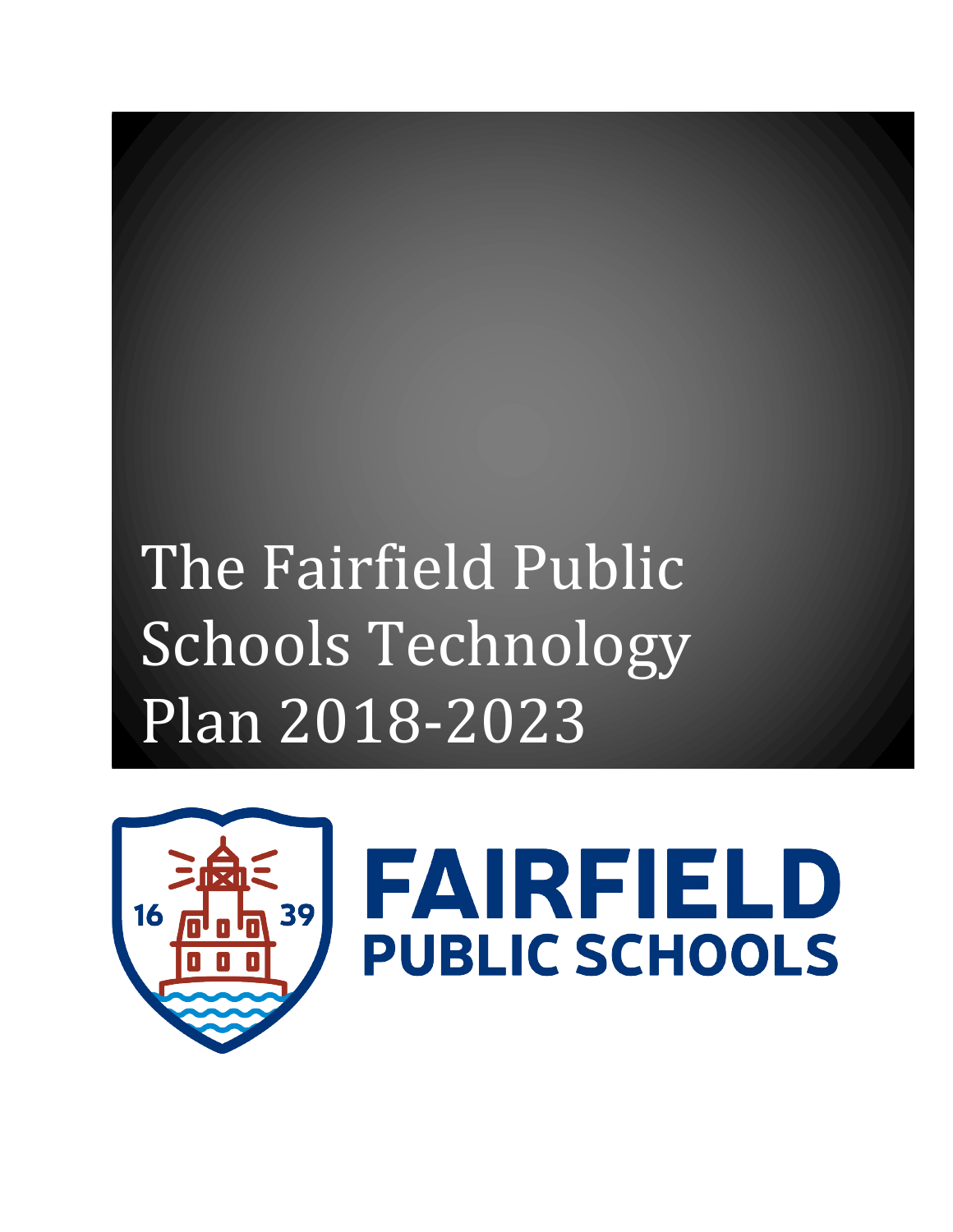## District Technology Steering Committee

| <b>Member</b>          | <b>Title</b>                                                       | <b>Constituency Represented</b> |
|------------------------|--------------------------------------------------------------------|---------------------------------|
| <b>Mike Cummings</b>   | Superintendent                                                     | <b>District</b>                 |
| Allison Antonucci      | <b>Technology Integrator</b>                                       | <b>High Schools</b>             |
| <b>Frank Arnone</b>    | Executive Director of Innovation,<br>Curriculum and Programs PK-12 | Elementary                      |
| <b>Chris Brand</b>     | Application Integration<br>Specialist                              | Technology                      |
| Nancy Byrnes           | Director of Information<br>Technology                              | Technology                      |
| Katrina Cronin         | <b>Assistive Technology Specialist</b>                             | <b>Special Education</b>        |
| Nicki Callahan         | Library Media Specialist, RLMS                                     | K-8 Library Media               |
| Jackie Galante         | Library Media Specialist, FWMS                                     | K-8 Library Media               |
| Thomas Honohan         | <b>Executive Director of Digital</b><br>Learning                   | <b>Digital Learning Prek-12</b> |
| David Hudspeth         | Principal, Osborn Hill School                                      | <b>Elementary Schools</b>       |
| <b>Karin King</b>      | <b>Technology Integration</b><br>Specialist, FWHS                  | <b>High Schools</b>             |
| Lakesha Kirkland       | <b>Technology Integration</b><br>Specialist, TMS                   | Middle Schools                  |
| John McCandless        | Technology Education Teacher,<br><b>FLHS</b>                       | <b>High Schools</b>             |
| Penny Proskinitopoulos | <b>Technology Integration</b><br>Specialist, RLMS                  | Middle Schools                  |
| James Pruitt           | Science Teacher, WFC                                               | Alternative High School         |
| Jason Purzycki         | Dean, RLMS                                                         | Middle Schools                  |
| <b>Bari Rabine</b>     | Housemaster, FLHS                                                  | <b>High School</b>              |
| Paul Rasmussen         | Director, Secondary Math and<br><b>Student Achievement</b>         | Grades 6-12 Mathematics         |
| <b>Judy Salemme</b>    | Library Media Specialist, OHS                                      | Elementary                      |
| Jennifer Swingler      | Director, Secondary Literacy and<br>Learning                       | Grades 6-12 Literacy            |
| Carolyn Waters         | Library Media Specialist, FLHS                                     | Secondary Library Media         |
| Walter Wakeman         | Director, Elementary Math,<br><b>Science and Enrichment</b>        | <b>Elementary Schools</b>       |
| Paul Zhitomi           | Technology Education Teacher,<br><b>FWHS</b>                       | <b>High Schools</b>             |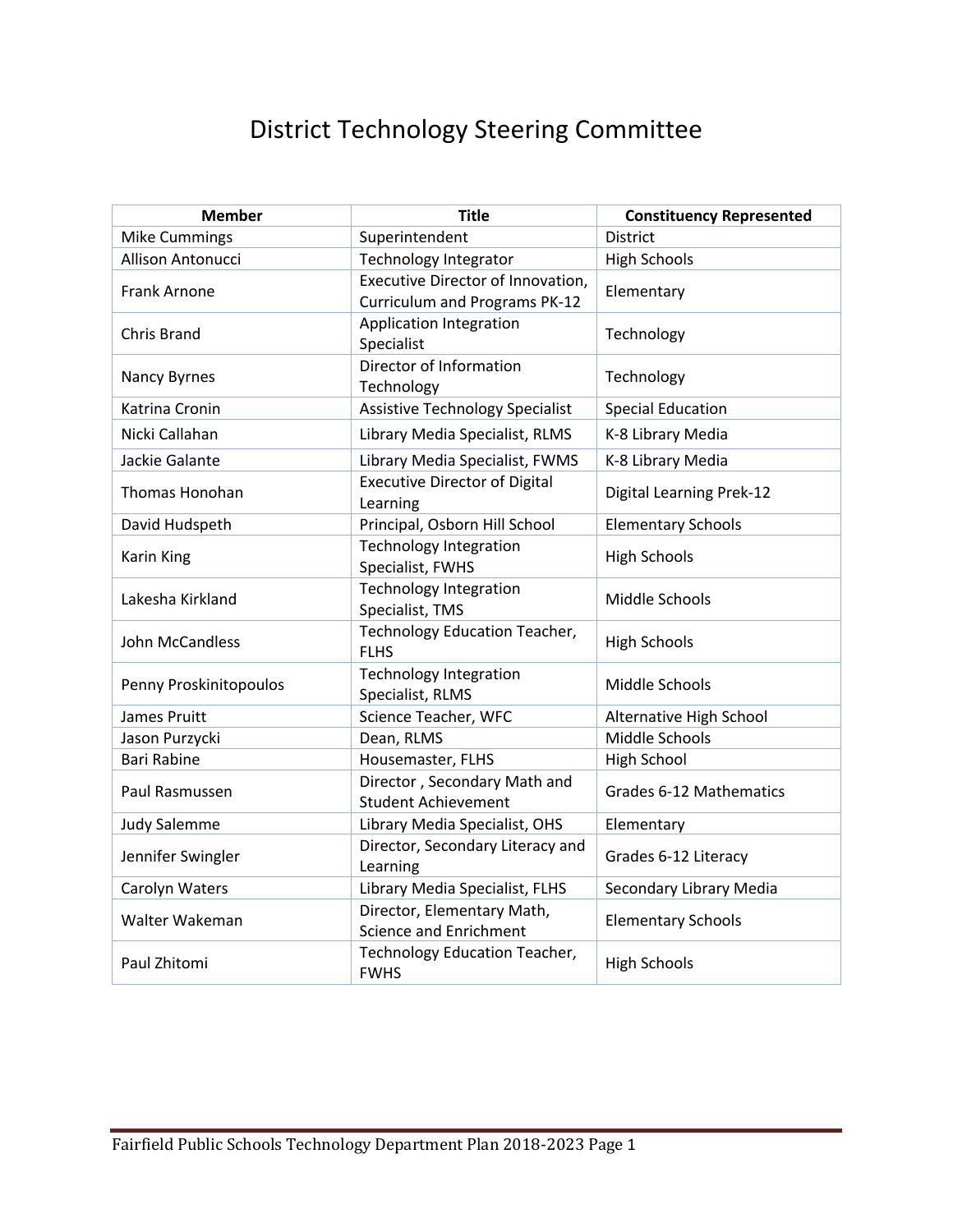#### **Background**

The Fairfield School District Information Technology Department in consultation with the District Technology Steering Committee has created a plan to insure capacity, ease of access and security of the computing network and environment. This document will describe the 2018-2023 Technology Plan, its benefits and strategies, and the required resources to meet planned objectives.

The Committee's work put forward the following broad objectives for the next three years:

- Move all instructional resources to be accessible via the Internet in support of 24/7/365 learning.
- Update the number of devices available to students at all levels; and equitable access to those resources by implementing and sustaining an innovative learning program primarily using streaming devices.
- Improve the accessibility, quality and quantity of storage available to retain student work in a secure environment by migration to Cloud resources such as Office 365 and Google's G Suite.
- Ensure all resources used meet the protection and privacy standards of CT PA 16-189 as amended, COPPA, CIPA, PPRA and FERPA.
- Continually evaluate and update wireless access and Internet bandwidth within the schools and central office to meet the demands of students, faculty and staff.
- Continue to move to electronic document creation, usage, storage and workflow to preserve resources, improve workflows and achieve efficiencies of operation.
- Integrate student and faculty logins where feasible to a single sign on.
- Ensure that products and services provide safeguards of student and personnel information to prevent data loss or misappropriation.
- Implement Voice over IP to enhance voice communication efficiency and reliability.

#### **Current State of the Network**

The 1990's school network design was originally a distributed environment; each school had its own mini-computer network. This was reasonable at the time, as connections between schools were not always reliable, and minimal resources were required access to the Internet or central office. Student and faculty files and resources were located on school-based servers to insure access during the school day. The original network was similar to that of a small business model.

A new fiber-based wide area network (WAN) was installed in 2005. This increased capacity and reliability to centralized resources. The use of email grew to be a primary communication vehicle for the district.

In an effort to continue to reduce the capital and overhead costs, (power, cooling, space and storage capacity), the department has been and will continue to move away from traditional server storage to Cloud storage within the Microsoft Office 365 and Google Suite environment.

The Fairfield Public Schools uses internet access provided by the State of Connecticut, known as the Connecticut Education Network (CEN). In 2017, the district expanded Internet access by installing a second circuit (or path), to the CEN effectively doubling capacity at the time. Approximately half the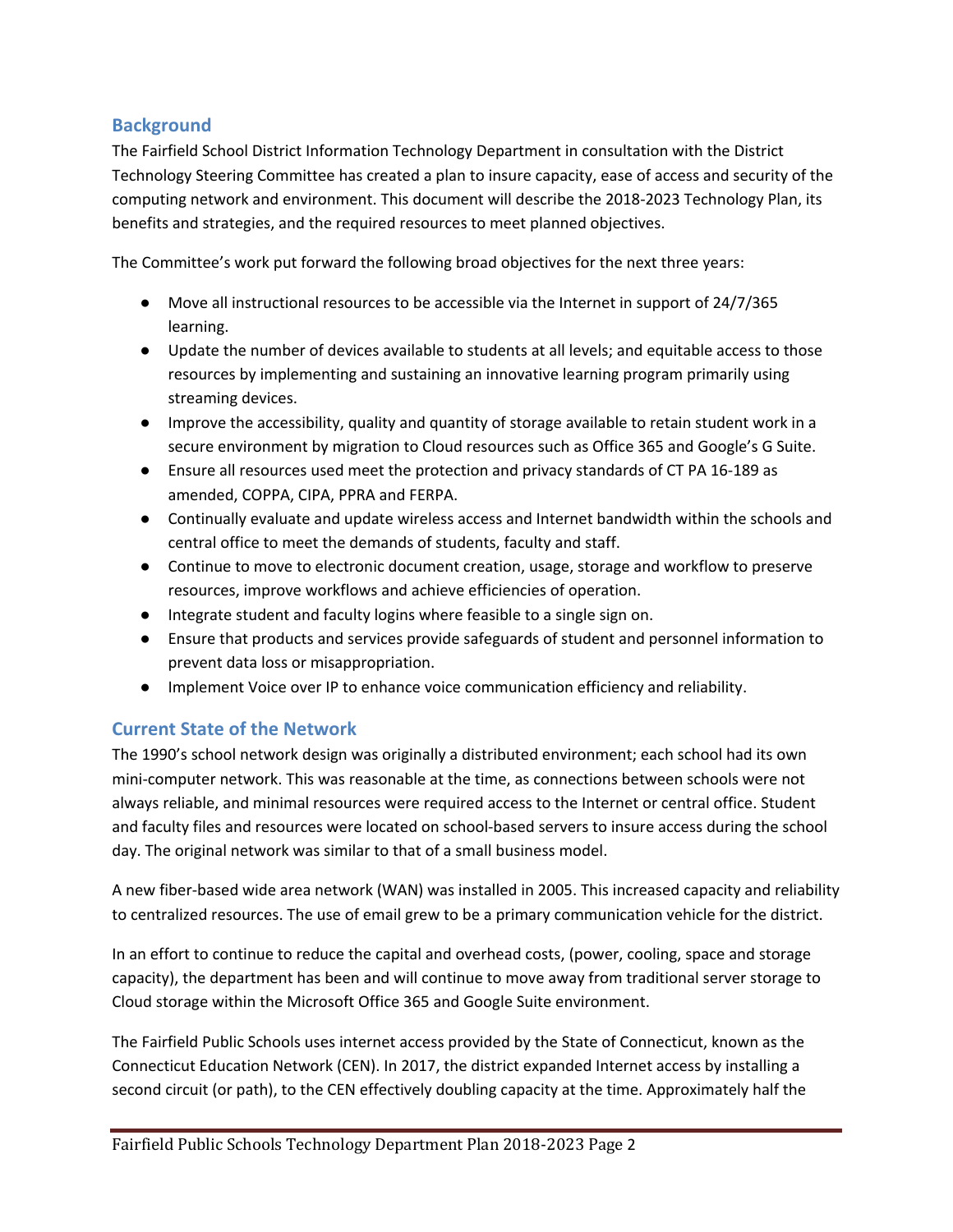elementary and middle schools get to the Internet through one of the high schools using this design. Both links have an excellent reliability rating. Many more instructional and productivity resources were automated, and are accessible via the Internet or from the central office, rather than locally on school servers and desktop computers.

Cyber security protocols are in place and are constantly reviewed by the Director and engineering staff. Professional development using FEMA and other government resources, trusted vendors and the NIST protocols are used to evaluate systems for effectiveness and protection of end-users, technology equipment and infrastructure.

As these trends continue, and more business and educational functions are handled through electronic means (e.g. form workflows for approvals; assessments; curriculum content) the necessity of a stable and appropriately sized computer network and systems architecture has become imperative. That said, resources are limited and the department plan is to continue with changes to maximize access to files and applications while minimizing the cost of equipment, software and support staff required. The district network has grown to an enterprise mid-range network from its original small business origins.

#### **Storage Capacity and Universal Access**

Since 2014, the department has instituted the use of virtual servers. This allows the district to use one integrated system, which includes server functionality and storage for multiple environments. For example, we consolidated 11 elementary school servers into one piece of hardware. That same hardware supports many other applications.

We have placed servers at each high school as well as central office. Initially, this plan allowed for the creation of replacement "student" and "faculty" servers in a virtual environment, rather than have the need for two separate physical servers at each site. The long-range goal is to move those files and folders into Cloud resource storage using Microsoft and Google resources.

Each of these three server arrays provide for immediate access while in district. Using a single sign-on, users can gain access at any location. As students and faculty continue to migrate their files and folders to Cloud storage, a reduction in the demand for onsite storage is expected. In the meantime, the onsite servers have the capacity to connect to different types of storage. This system allows us to combine lower-cost drive storage with higher-cost storage in the same array. The servers use a software product that enables the server to separate high demand data from infrequently accessed data that performs at a slower rate. This is will continue to keep costs down and require less engineering resources to implement.

The network engineer manages the volume of data by utilizing tools such as de-duplication. Deduplication is a process wherein the operating system of the server has the capacity to compare data files held by one person or multiple people on the same server. It maintains the link for each person to get to the files as expected, but rather than storing multiple copies of an exact copy, it keeps only one. This is transparent to the user.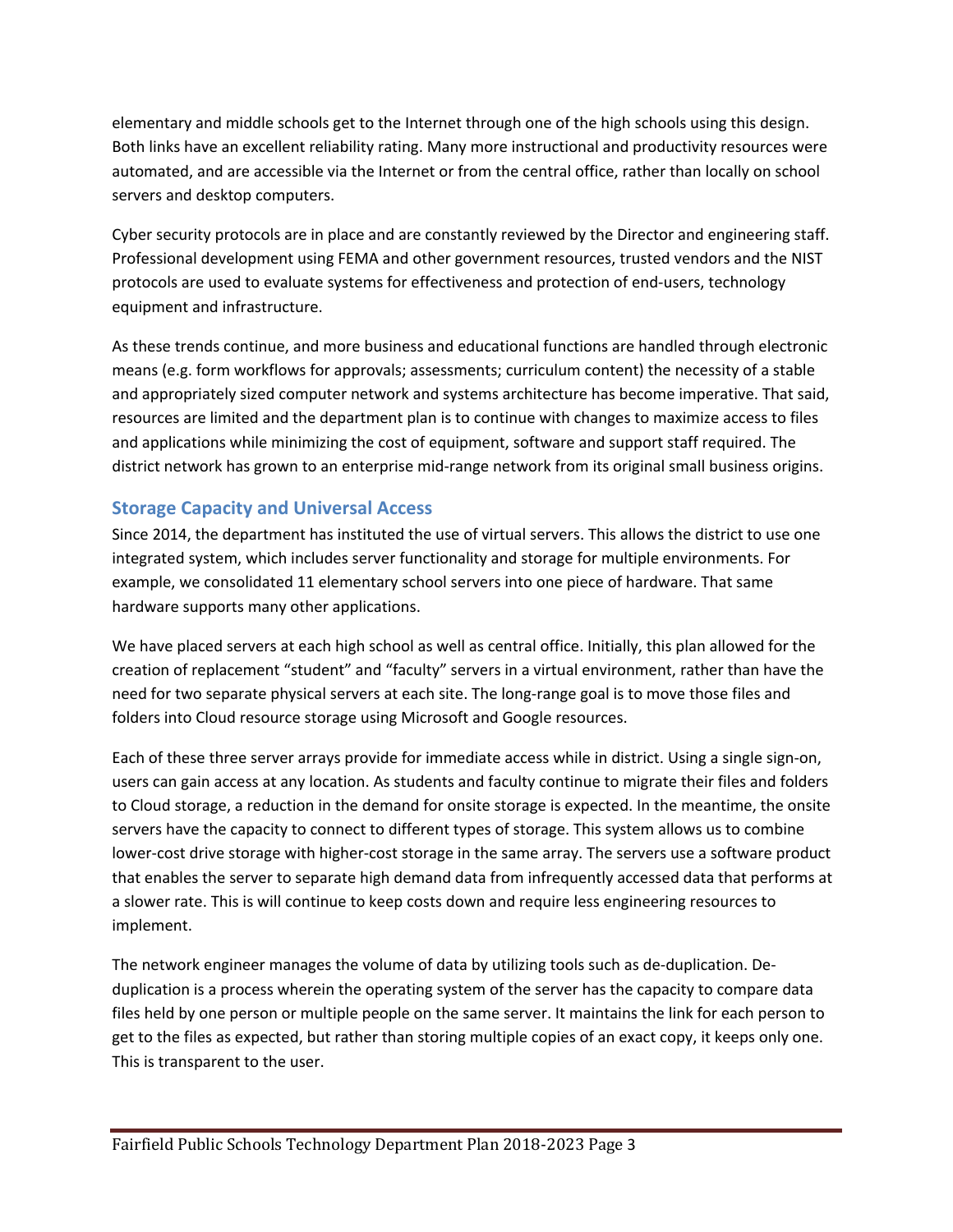De-duplication not only saves space on the server storage, but also saves back up disk space and overhead as critical production servers are backed up daily to a third party site for disaster recovery and business continuity purposes.

#### **Tri Site Design**

The creation of the Storage Area Network (SAN) and Internet capacity triangle between the central office, FWHS and FLHS is part of the server consolidation process and redundant access to resources (drives in the Cloud, applications and storage) described above. The wide area network (WAN), which connects all schools, uses these three sites as the core. All K-8 schools funnel to one of these three, the majority at one of the two high schools. There is also a direct WAN connection between the high schools to ensure connectivity in the event central office is offline.

The Tri Site design moves critical resources among the three sites, so there is not one point of failure.

#### **Use of Virtual Local Area Networks**

The district implemented virtual local area networks, which allows control over the allocation of bandwidth assigned to discrete functions such as wireless devices and voice systems. Essentially, this practice creates separate broadcast networks, simplifying IT's ability to segregate traffic on the network by device type or purpose, and therefore applying different quality of service as desired: Voice traffic, for example would get a higher priority than guest Wi-Fi devices. VLANs provide flexibility and adaptability as network requirements change.

#### **Wireless Networking**

In 2009, the district installed wireless networking at the two high schools and central office. In 2012- 2013, a wireless network was added to the thirteen K-8 school sites. Due to the demand for access to wireless access to the Internet, driven by personally owned smartphones as well as wireless district owned laptops and tablets, the district increased the density of the wireless network in 2016 at FWHS and at FLHS in 2017. In 2018, the three middle school wireless upgrades were completed. The elementary schools have been audited and are planned for an upgrade in 2020 as part of the Technology Department capital budget request.

#### **Use of Cloud Services or SAAS**

The department has recommended and ultimately moved, in coordination with other district departments, several key applications to software as a service, (SaaS). This moves the need to host or provide these applications on district hardware to private, secure Cloud space, in line with our move to Cloud-based resources. Applications moved from traditional in-house servers to vendor-hosted are: Tyler Munis Financial and Human Resources system, the Follett Destiny Library Circulation, Textbook and Asset Manager as well as Versatrans, the bus transportation routing and planning service.

As a result, these moves have saved district support resources which can focus on other projects, and lowered operating expenses in utility costs, backup systems and capital costs (for replacement servers).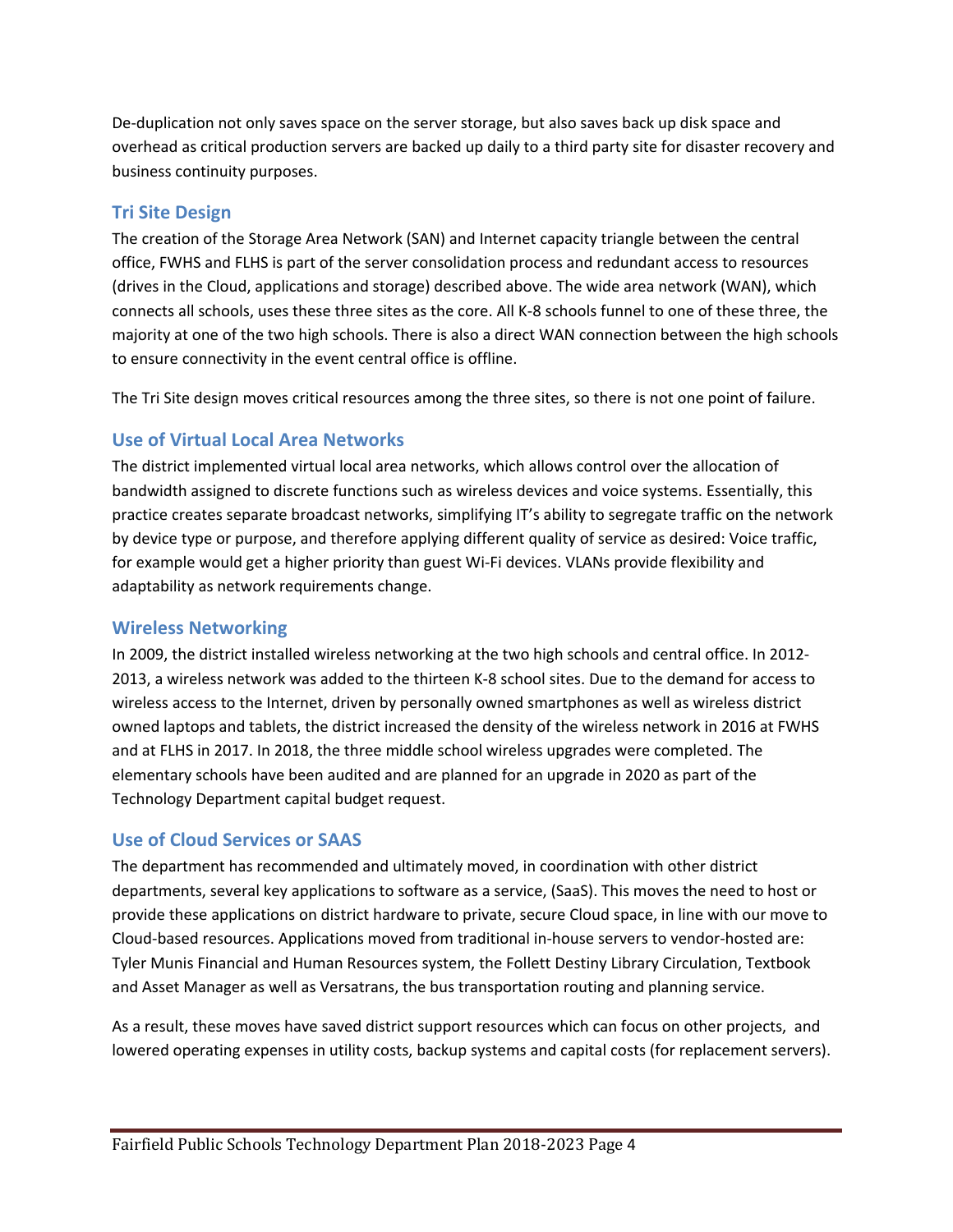#### **Use of Google and Office 365**

The district implemented the use of Microsoft Office 365 and Google Suite Cloud accounts for students and faculty beginning in 2012. The domains of these Cloud systems are fairfieldschools.net for Google and fairfieldschools.org for Office 365. Each student and faculty member has an account. As new resources within each platform are released, they are incorporated into our instructional practice and added to the teacher's toolbox.

The domains are currently secured and set to limit students to correspondence with others solely in the Fairfield district. This helps to ensure compliance with COPPA and CIPA. There may be compelling reasons to expand and create a separate Cloud domain space for high school students without this limitation but there are no plans to do so at present.

In late 2018, the district moved faculty email from an onsite system to Microsoft's Office 365 Cloud service. This allows the district to minimize the additional capital costs associated with the storage, functionality, backup and recovery systems required for an onsite email system.

The district will eventually eliminate the "P" or "projects drive" and continue to prepare and support teachers in the use of Microsoft Office 365 and the Google Suite for collaborative projects. H drives will remain onsite, as an alternative to Cloud storage, but teachers will be encouraged to use the Microsoft Office 365 file storage for ease of use.

#### **Firewall (Summer 2015)**

As part of the Internet circuit expansion at both high schools mentioned above, additional firewalls with cybersecurity features were added at the high schools. These next-generation firewalls are threat focused and include protection against targeted and malware attacks. School districts continue to experience an increase in attacks from external sources. Introducing web accessible applications where users are operating on non-district equipment increases the risk of malicious attacks. The improved firewall system will help to mitigate these threats.

#### **Single Sign-On (SSO)**

To facilitate student and faculty navigation and access to online resources (whether internally or externally hosted), the district has acquired a single sign-on product. All of the applications available to students and faculty are available through a web-based portal. This will also offer applications based on that student's age or location. Once the login information has been completed for each application, the student/teacher is able to click and go. It provides better navigation to Cloud and external storage, and facilitates saving and retrieving files on personally owned and district devices. The product enables access to all resources from any site with an Internet connection.

#### **Website**

In the fall of 2018, the district began the process of migrating from the current WordPress website that was built in January 2015. The Finalsite platform is ADA-compliant, provides a simplified navigation for users, has a user-friendly interface to compose and maintain online resources, has a responsive display for viewing on different devices, and will provide a better overall layout and web management system.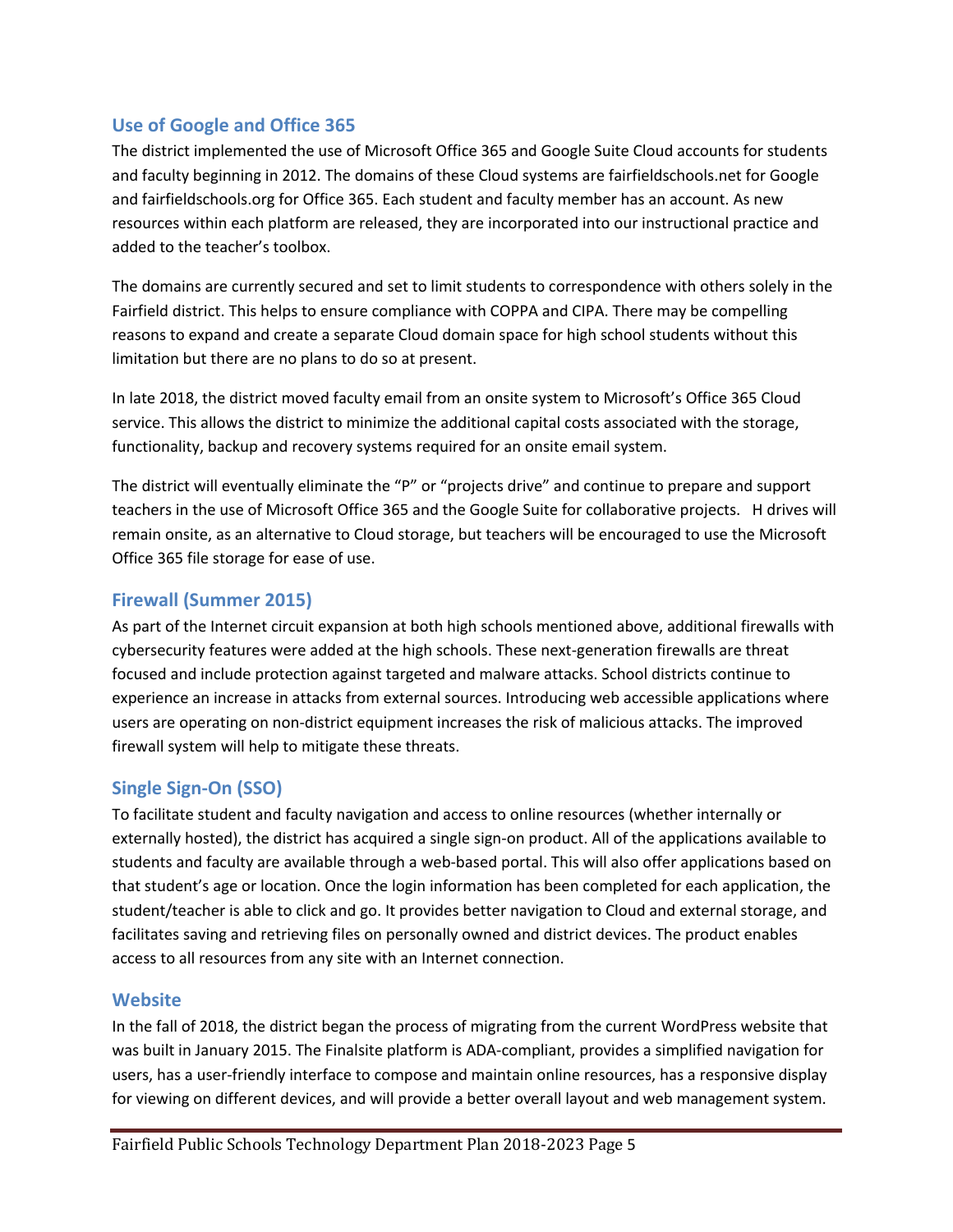Additionally, we are moving the host of the website from Rackspace® to Finalsite. This provides us with scalability and improved support as access to our web resources becomes increasingly crucial to the business of the district.

#### **Disaster Recovery and Business Continuity**

The department has implemented backup systems as follows:

#### *Email*

The email system has now been migrated to Microsoft's Office 365 Cloud, and as a result, Microsoft handles the backups and the recovery. This saves the district the cost of on-demand backup recovery, disaster storage and backup costs.

The district completed the migration of the email vault and archive system to the Cloud in the summer of 2019. Retention of emails in the vault is set to two years.

#### *Financial and Human Resource Systems*

As previously noted, the district moved to Software as a Service and Tyler Munis Financial. The Human Resources database application is now hosted by Tyler from Maine. Tyler has several remote sites that backup and act as redundant sites should they have an elongated failure in Maine. The system is reachable via the Internet on mobile devices that are set up with the appropriate Tyler virtual private network (VPN) client. We have two laptops set up in this manner. Additionally, we have subscribed to two mobile hotspots to provide a cellular based alternative to the district's typical Internet access should central office not be available or accessible. Tyler's DR process for the printing of checks in the event our printing environment is unavailable, is to print them in Maine and deliver them to our designated location by driver or by FedEx.

#### *Student, Staff and Faculty Files*

All students, staff and faculty files, which are locally stored on district servers, are backed-up incrementally during each business day. These backups are retained at the end of each fiscal/school year in late June. At that point, the accumulated files will be archived to a year-end master file and a new snapshot is taken. The new snapshot is then the foundation for the New Year's back up, with incrementals added periodically each business day.

This process uses disk-to-disk storage. The backups are located at our third party vendor site in Trumbull, and saved to an out-of-state backup site. It is important to note that restoring a file from backup requires knowledge of which server the file was originally saved to, and the file name. Additionally, older files may not open correctly as operating systems and Office suite types change over time, causing older file corruption and data loss.

The migration to Google Drive and Microsoft Office 365 provides an additional location for student work. Each of these providers backs up and stores files in multiple locations to insure access. As Google's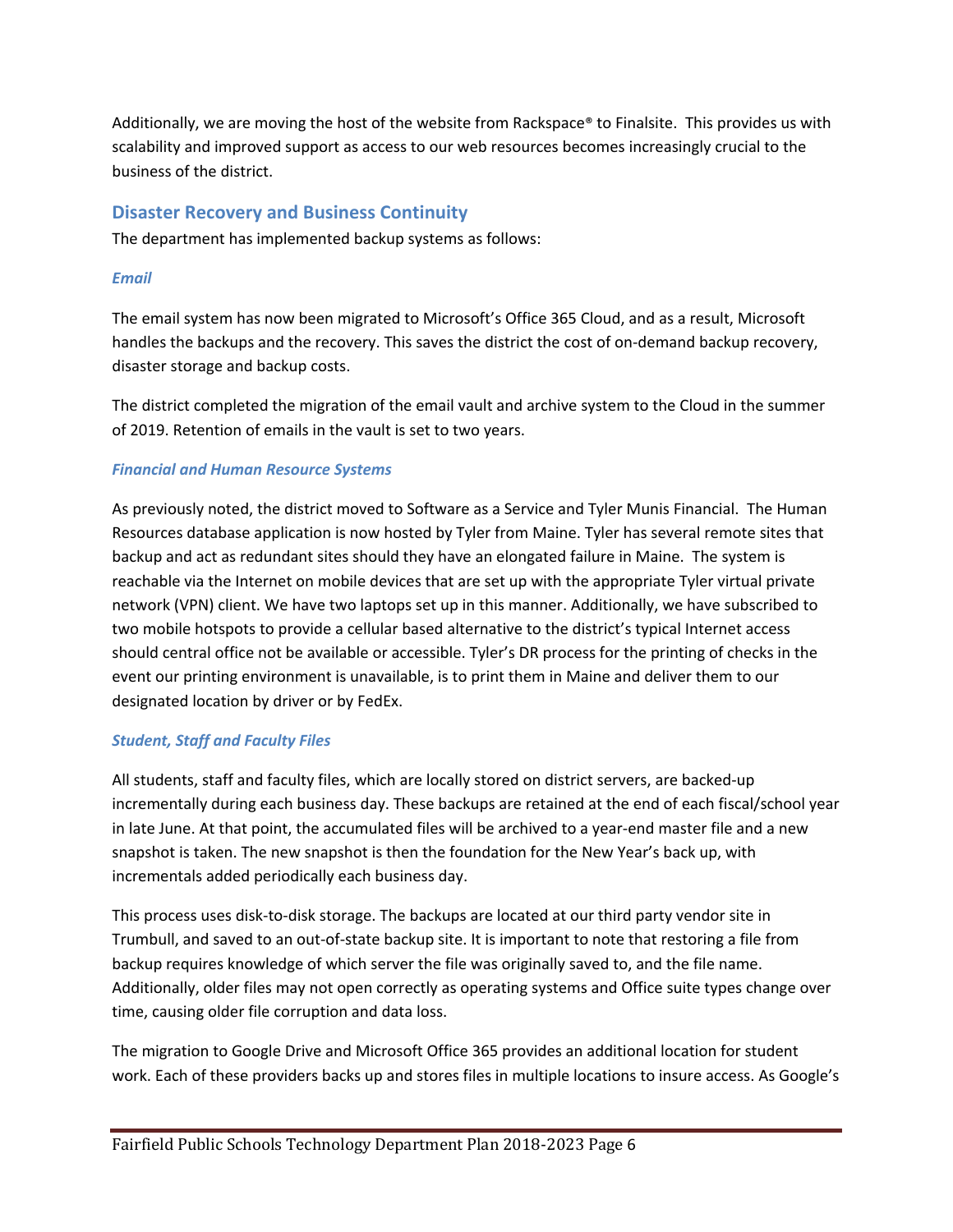retention system holds the most recent 90 days of data, the district has contracted with a third party for additional recovery storage. The district retention for Google resources is 2 years.

#### **Data Analysis and Reporting**

The district acquired licenses for Tableau, which is a data analysis/data mining software with the implementation of Infinite Campus in 2013. These two products have facilitated the district's ability to pull data elements from disparate sources for analysis. A server acquired with high I/O capacity (can handle "crunching" large amounts of data) in 2015 assists in running these data analytics. A request for a replacement will be part of the budget process in 2021.

#### **Infinite Campus**

The implementation of Infinite Campus in 2013 has provided open communication between students, parents, faculty and staff. As the product continues to evolve, additional modules for analytics, student achievement and instructional tools are added. This student information system continues to be a valuable investment that supports student learning by streamlining educational processes, promoting stakeholder collaboration and personalizing learning.

The program currently supports the following key functions:

- Online gradebook/assignments and collaboration
- Web portal and "mobile app" access for parents and students which tracks attendance, grades, discipline and assignments
- Online registration for new students
- Several scheduling "systems" to assist in maximizing use of building and teaching resources in support of student requests
- Online document retention
- Electronic access to report cards and transcript data
- Ad hoc reporting
- Data visualizations
- Messaging

#### **Device Allocation and 1:1**

In the 2015-2018 Technology Plan, the previous steering committee strongly believed that the district should implement a 1:1 plan for technology equipment with students at the secondary schools. This plan, called the "Innovation Learning Initiative" was implemented in the summer of 2018 for all high school students and Grade 7 at the middle schools. (Note: Grade 7 students would keep their devices as they move up to Grade 8.) Ongoing support, training, and professional development continue as the program evolves. A website and online handbook were created with parent and student information. An interactive platform was also provided to answer questions and provide feedback.

The technology budget request for the summer of 2019 contained funding to complete the middle schools by providing a device to students in the remaining grade levels (Grade 6 and Grade 7).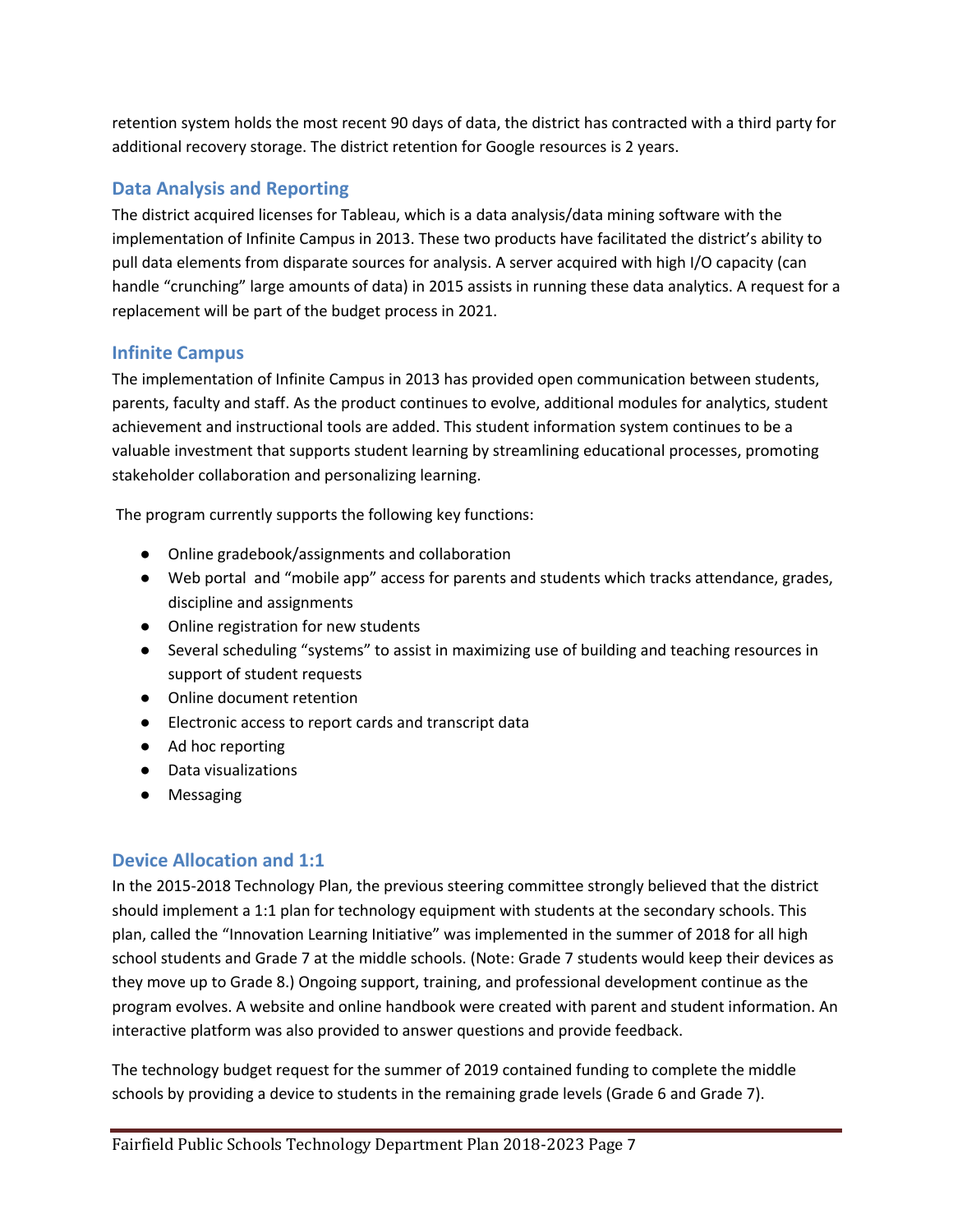Graduating seniors will return their Chromebooks, which will be redistributed to the incoming freshman class. In subsequent years, 12<sup>th</sup> grade devices will be recycled to underclassmen until the Chromebooks reach year 5 in their lifecycle, or Google stops supporting the OS on those devices.

Additional devices will be procured to fill gaps in enrollment counts versus computers available, and to provide spares.

The elementary distribution model will be reviewed in 2019-20 in order to develop a plan for implementation with the 2020-2021 budget.

#### **Audio Visual Systems and Interactive Systems**

The district has invested in projection systems in most classrooms. In a few specialty areas such as Family Consumer Science and Wood Shop, display systems are installed in lieu of multimedia projectors, due to room restrictions or environmental concerns.

Smartboards, a brand of interactive whiteboard, have been funded primarily by PTA grants, and installed in most elementary classrooms. A handful are in use at the secondary level as well, principally in math and science classrooms.

These types of interactive boards are approaching the end of their product life. The committee, as of this writing will be investigating and selecting replacement solutions based on parameters to be determined (i.e. simple and secure screen sharing, less expensive installation).

#### **Voice Over IP**

In joint effort with the Town, the district selected a Cisco Voice over Internet Protocol (VoIP) solution to replace its existing Centrex/Nortel phone system that had reached end of life. Total Communications, a subsidiary of Frontier Communications, won the award. The system has been designed with survivability nodes at three locations and provides 911 calling access from schools (even if the VOIP system is offline). Additional productivity features such as message waiting, caller ID and 16-person conference calling is included in the package.

The district completed a launch and cutover to the new phone system in February 2019.

This project required that phone support move from the Business Office to the Technology Department.

#### **Safety and Security Systems**

The Safety and Security Department, in conjunction with the Police Department and the IT department has implemented several security systems including interior and exterior cameras and door locking mechanisms. Access to security systems is through both the Internet and the network. The IT Department has taken responsibility for moves, adds, changes and repairs for these systems.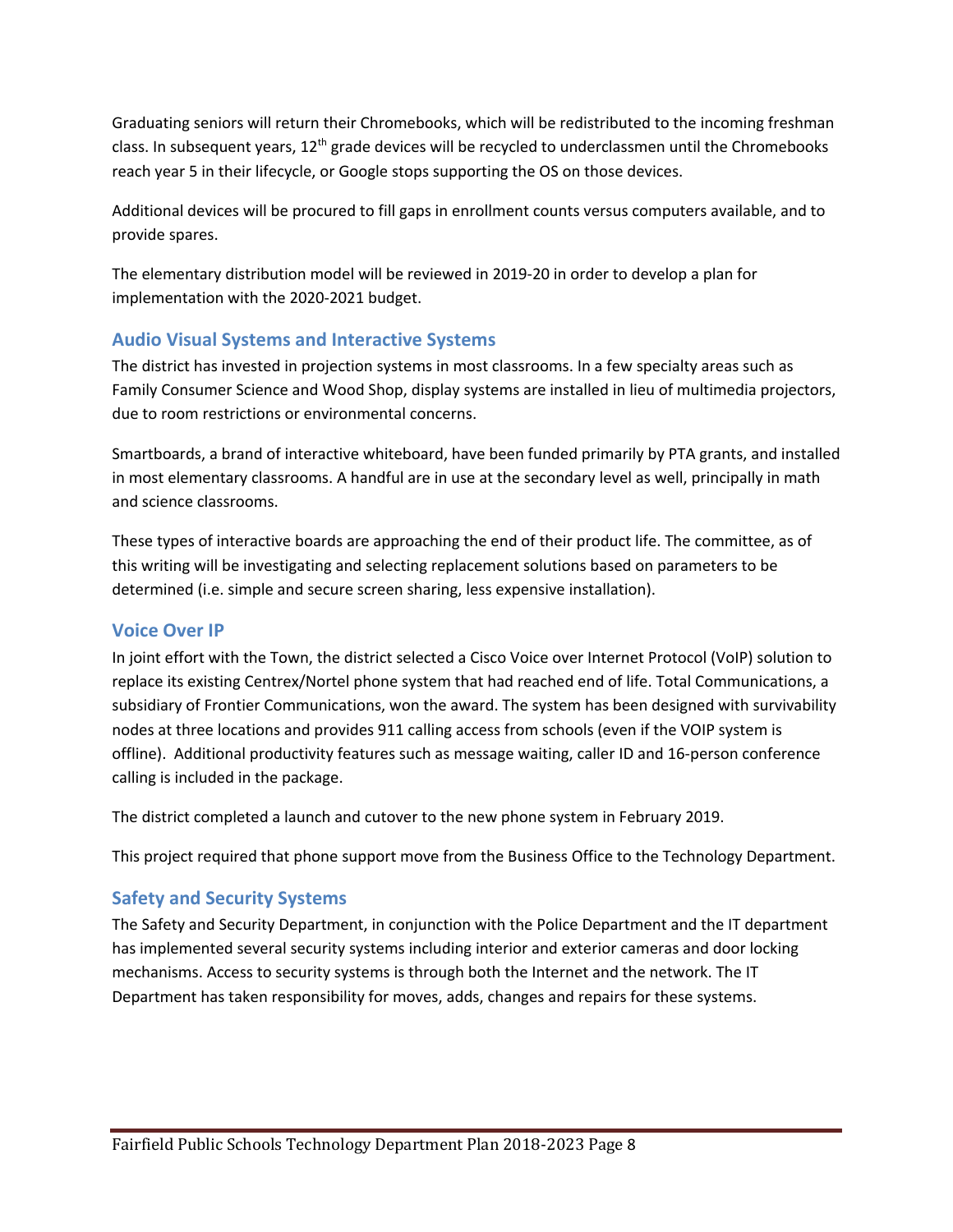#### **Building Control Systems**

Presently, there are several building control systems used to allow tradespeople to "dial in" and monitor the HVAC and other control systems in the schools. A project is currently in place to upgrade these systems (from older software dependent on aging operating systems) and improve remote access. The IT Department has been assisting building maintenance to maintain and migrate the existing systems.

#### **Student Records Management**

With the use of Infinite Campus, IEP Direct, and other online systems, the district has begun to maintain student records information online. Hard copy folders do exist for basic information. The district plans to formalize regulations and standardize procedures for the location of certain documents within the databases over the term of this plan. Policy updates are ongoing to conform to changes in state and federal statutes.

#### **Application Support and File Storage**

#### *Productivity Applications*

- G Suite for Education would be offered Grades 3-12
- Microsoft Office 365 would be offered PreK- 12
- ClassLink will be offered to all students and faculty

#### *File Storage*

- All students using Single Sign-On (SSO), would be able to select their choice of location for their files. (Office 365, Google Drive, ClassLink or district servers).
- Faculty work will be stored either in Google Drive, Office 365 or district storage.
- Administrative and Business work of the district will be held on a combination of Google Drive, Office 365 and district storage, depending upon the nature of the files.

#### *Instructional Applications and Curriculum Content*

Where possible, all district curricular materials will be accessible via the Internet. The committee strongly recommends that all text and ancillary resources selected meet this criterion. The purpose is to provide access 24/7/365 days per year, keeping the resources current. Future analysis of the cost savings that a district-provided device provides in lieu of traditional hardbound text and/or materials, shall be undertaken each of the years of this plan.

#### *Instructional Apps*

#### https://fairfieldschools.app.learnplatform.com/new/public/tools

The above site reviews the app approval process, subject to funding. With budgeted approval, the request process will be moved to the Learn Platform and coordinated with the state platform in the 2019-2020 school year.

#### *Students:*

Secondary students will be provided a Chromebook (Grades 6-12).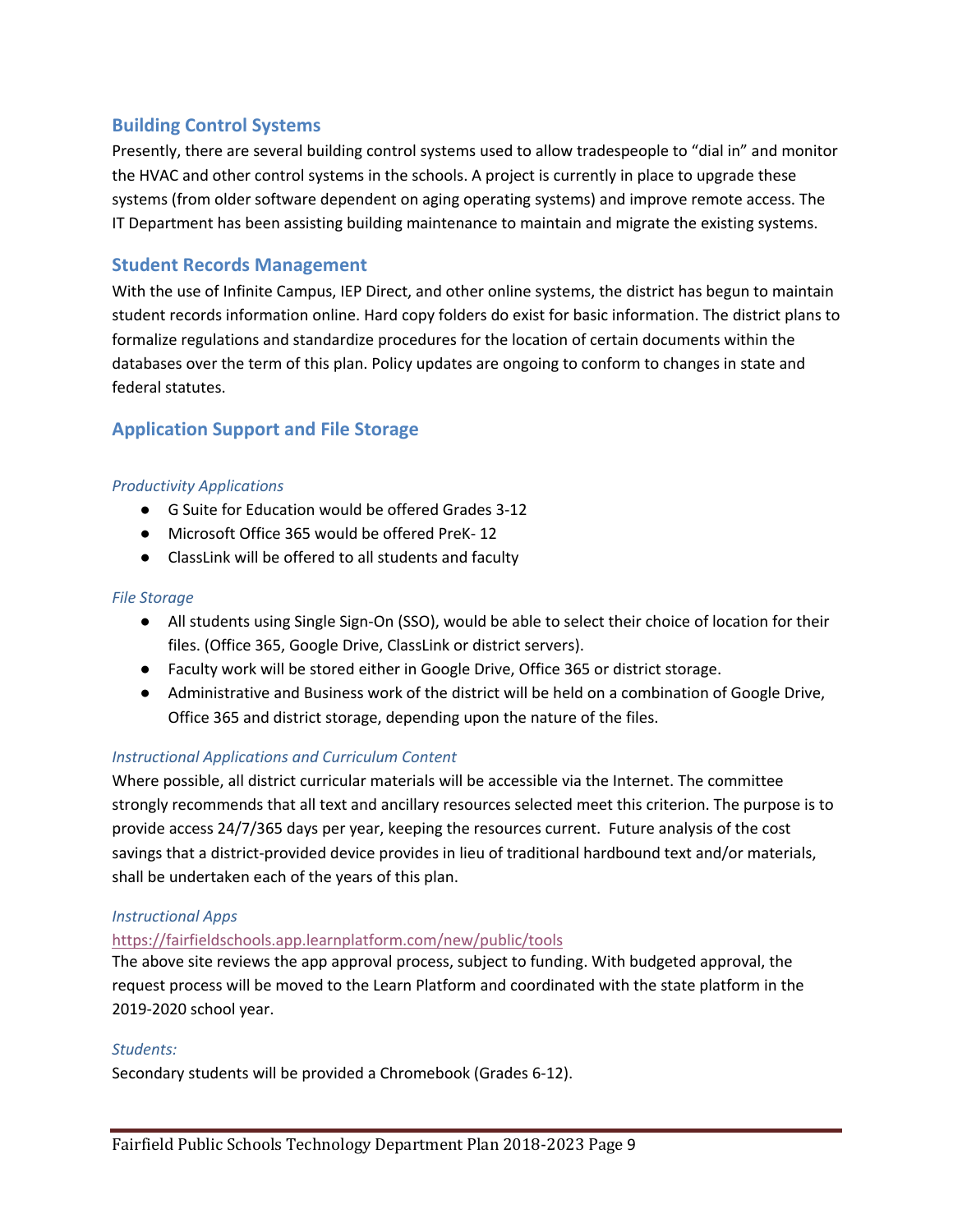#### *Faculty and Staff*

All faculty will be provided with a choice of a laptop, desktop or tablet device. One device will be issued per teacher/administrator.

Staff will be allocated a device based on defined role and the standard assigned to that role. Currently the following staff member roles are assigned computers:

- 1) All Administrators
- 2) All Secretaries
- 3) All Information Technology staff
- 4) All Head Custodians
- 5) All department heads
- 6) All certified, full time support staff

#### **Staffing**

#### **Technical Support**

As of 2019, the district has:

- 1. 10 school based technicians
- 2. 4 help desk technicians
- 3. 3 data integrators/ analysts
- 4. 1 engineer
- 5. 1 director

The department continues to restructure the current FTE to maximize support available for the additional equipment and uses of the network.

With the increased resources that have been added to the network over time and the challenging demands of cyber security, the need for an additional network engineer is anticipated. A possible reconfiguration of responsibilities and department structure may be required.

#### **Instructional Integration**

As of 2019, technology integration teachers support secondary teachers with technology integration into curriculum and instruction. Approximately ten years ago, the district also had technology integrators at the elementary schools.

Technology integrators have been very effective in assisting teachers with adopting technologies such as Google Classroom, Microsoft Office 365 and other approved online resources; it is important to continue this instructional support. A second technology integrator was hired at the high school level in the summer of 2018.

The committee recommended the position of Instructional leader for Technology in 2012. This position was created as the Executive Director of Digital Learning in 2018. This position will assist in the evaluation of software and apps and will work with the curriculum leaders and liaisons to ensure technology is integrated into the curriculum.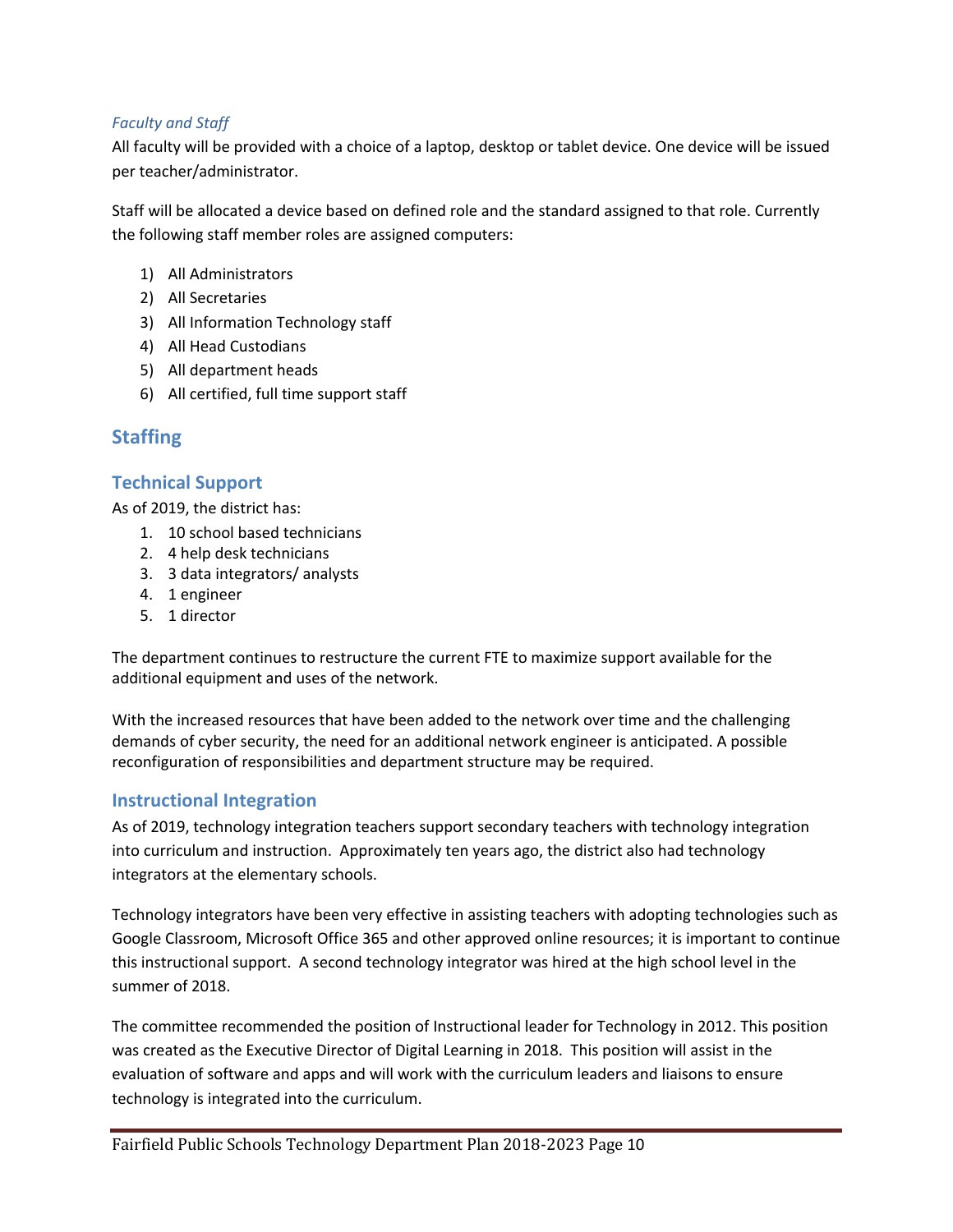### **Instructional Technology Goals and Action Plan**

#### **Goal 1: Engaging and Empowering Learning Experiences**

- 1. Develop and adopt a framework of K12 instructional technology skills aligned to ISTE student standards with exit skills for Grades 5, 8 and graduation. ( 1 year)
- 2. Incorporate instructional technology, (per the framework), into:
	- Problem based learning experiences. (1-3 years)
	- Performance based assessments for students. (1-3 years)
	- Curriculum implementation documents. (1-3 years)
- 3. Continue to curate, ensure privacy compliance and maintain Cloud-based resources, databases and applications to support student learning. (Ongoing 1-3 years)
	- Ensure the usage of curated resources through systemic professional development and usage statistics.

#### **Goal 2: Assessment**

- 1. Annually evaluate assessments' needs when purchasing technology devices. For example: grade level, curriculum content, and compatibility. ( 1 - 3 years)
- 2. Annually evaluate current technology devices to determine compatibility/appropriateness with district and state mandated assessments. (1-3 years)
- 3. Promote teacher access to and usage of data and visualizations.
	- Support teacher professional development in use of data analytic tools and evaluation of results. (1-3 years)
- 4. Train and promote administrative access to data and visualizations in support of district and school improvement plans.